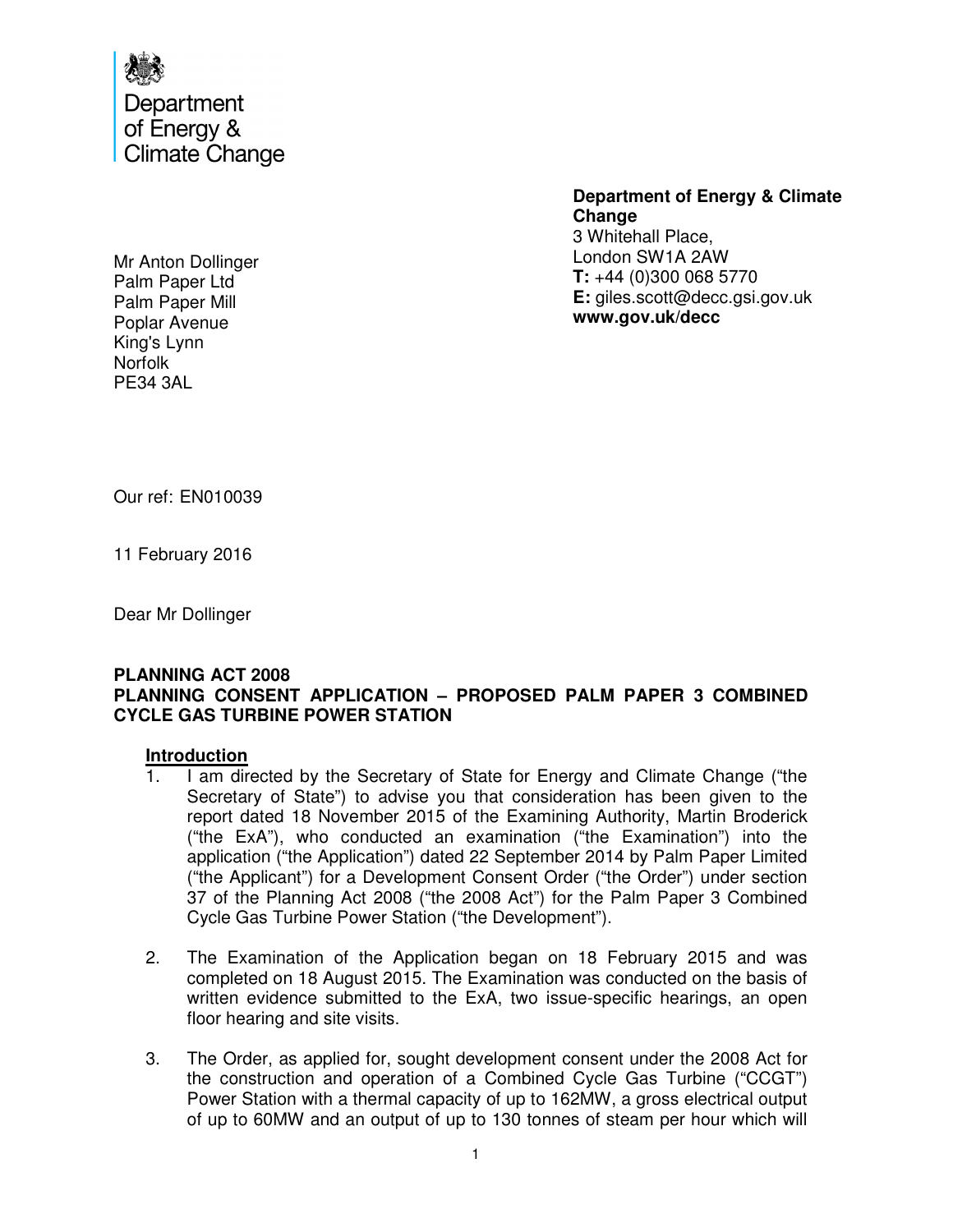operate as a Combined Heat and Power ("CHP") plant. The proposed Development would be located at the site of the Applicant's existing paper mill; therefore the Applicant is not seeking any compulsory purchase powers through this Application.

- 4. The Development would be located in the administrative boundary of the Borough Council of King's Lynn and West Norfolk ("BCKLWN") approximately 2.5km to the south of King's Lynn town centre.
- 5. The Development consists of the following:
	- one gas turbine within a turbine hall;
	- one steam turbine within a turbine hall;
	- two electricity generators and two transformers within a compound;
	- a heat recovery steam generator;
	- a main stack for discharge of flue gas;
	- 4-8 banks of hybrid cooling towers;
	- condenser equipment and auxiliary cooling equipment;
	- a demineralised water treatment facility;
	- gas-insulated switchgear;
	- a pipe bridge including pipes and cables for electricity, steam, condensate, and raw water, connecting the CCGT building with the paper machine building;
	- a control room and laboratory;
	- surface water management systems;
	- lighting columns and lighting:
	- temporary construction site offices;
	- surfaced area on site for the parking of construction vehicles, plant and machinery;
	- open and covered storage of construction materials and equipment; and
	- workshops for the assembly and testing of equipment.
- 6. Published alongside this letter is a copy of the ExA's Report of Findings and Conclusions ("the Report"). The ExA's findings and conclusions are set out in sections 4 - 7 of the Report, and the ExA's recommendations are at section 8.

# **Summary of the ExA's Recommendation**

- 7. The Secretary of State notes that the ExA's report included findings and conclusions on the following principal issues:
	- Design, layout and visibility;
	- The Order:
	- Economic and social impacts;
	- Environmental Impact Assessment including its adequacy, cumulative effects and climate change;
	- Other environmental issues including health impact, air quality, flooding, noise, lighting, dust and vibration, and water quality and supply;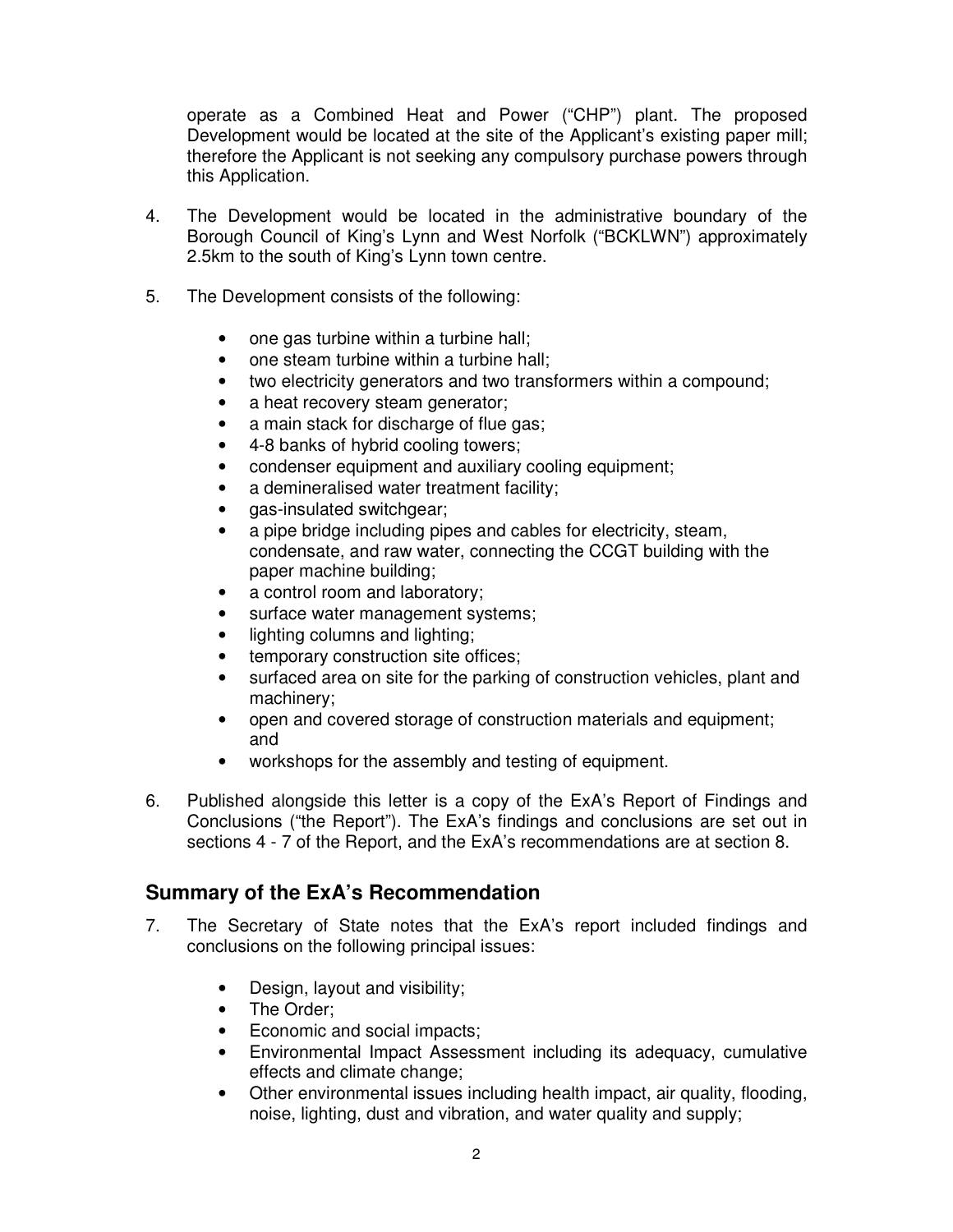- Habitats, ecology and nature conservation;
- The historic and archaeological environment;
- Operational effects; and
- Transport and traffic.
- 8. The ExA recommended that the Secretary of State grants development consent for the Development in the form set out in his Report [ER 8.1.1].

# **Summary of the Secretary of State's Decision**

9. The Secretary of State has decided under section 114 of the 2008 Act to make, with modifications, an Order granting development consent for the proposals in the Application. This letter is a statement of reasons for the Secretary of State's decisions for the purposes of section 116 of the 2008 Act and the notice and statement required by regulation 23(2)(c) and (d) of the Infrastructure Planning (Environmental Impact Assessment) Regulations 2009 ("2009 Regulations").

### **Secretary of State's Consideration**

- 10. The Secretary of State has carefully considered the Report and all other material considerations. The Secretary of State's consideration of the Report is set out in the following paragraphs. All numbered references, unless otherwise stated, are to paragraphs of the Examination Report ("ER". Paragraph numbers in the Report are quoted below in the form "ER x.xx.xx" as appropriate).
- 11. The Secretary of State has had regard to the National Policy Statements referred to in paragraph 13 below, the Local Impact Reports ("LIR") submitted by BCKLWN and Norfolk County Council ("NCC"), the relevant local plans and to all other matters which she considers to be important and relevant to her decision as required by section 104 of the 2008 Act. The Secretary of State also confirms for the purposes of regulation 3(2) of the 2009 Regulations that she has taken into consideration the environmental information as defined in regulation 2(1) of those Regulations. In making her decision, the Secretary of State has complied with all applicable legal duties on her and has not taken account of any matters which are not relevant to her decision.
- 12. Except as indicated otherwise in the paragraphs below, the Secretary of State agrees with the findings, conclusions and recommendation of the ExA as set out in the Report, and the reasons for the Secretary of State's decision are those given by the ExA in support of his conclusions and recommendation.

### **Need for the Proposed Development**

13. The Secretary of State has had regard to the Overarching Energy National Policy Statements ("NPS") EN-1 Overarching NPS for Energy and EN-2 NPS for Fossil Fuel Electricity Generating Infrastructure. After considering the ExA's comment in paragraphs ER 3.2.10 and ER 8.0.1, the Secretary of State is satisfied that the Development is in line with, and supports, the Government's policy objectives set out in EN-1 and EN-2.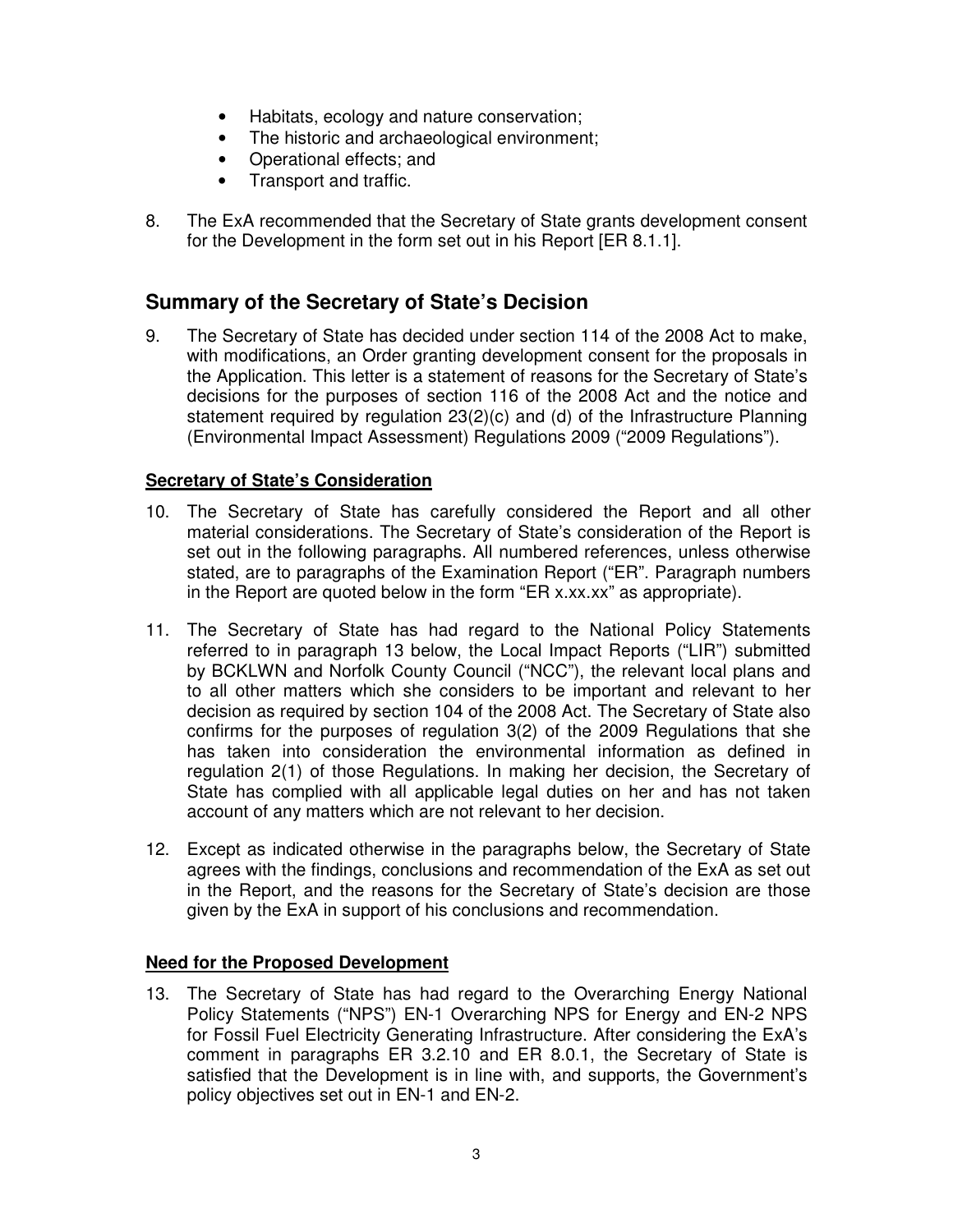14. In addition, the ExA notes that the Development will contribute to meeting the need for energy capacity and, in doing so, will bring benefits to the area in terms of economic activity [ER 8.0.2]. The Secretary of State agrees with the ExA's conclusions in these matters.

### **Water Framework Directive**

15. Issues relating to the Water Framework Directive were considered during the Examination. In particular, the Environment Agency ("EA") and Natural England ("NE") have confirmed [ER 4.31.6 to 4.31.7] that the predicted aerial emissions from the proposed development will not hinder the return of the River Nar to 'Good Ecological Status and Potential', as the features of the River Nar SSSI are not considered to be sensitive to changes in aerial emissions. The ExA concluded [ER 4.31.9] that the water quality and resource issues have been addressed adequately and meet the requirements of EN-1. The Secretary of State agrees with the ExA's conclusions in these matters.

### **Ecology and Biodiversity**

a) Habitats Regulations Assessment

 Regulation 61 of the Conservation of Habitats and Species Regulations 2010 ("the Habitats Regulations") requires the Secretary of State to consider whether the Development is likely to have a significant effect, either alone or in combination with other plans and projects, on a European site, as defined in the Habitats Regulations. If likely significant effects ("LSE") cannot be ruled out, then an Appropriate Assessment ("AA") must be undertaken by the Secretary of State to address potential adverse effects on site integrity. The Secretary of State may grant development consent to the Application only if the Secretary of State has ascertained that it will not adversely affect the integrity of a European site.

 The ExA, with support from the Planning Inspectorate's Environmental Services Team, prepared a Report on the Implications for European Sites ("RIES") [ER 5.0.7], based on the No Significant Effects Report ("NSER") submitted with the Application and information submitted throughout the Examination by both the Applicant and other Interested Parties. The RIES presented the Applicant's evidence and assessed whether the Development is likely to have a significant effect on European Sites. The Secretary of State notes that the ExA concluded that the Applicant undertook an extensive, precautionary and rigorous Habitats Regulation Assessment ("HRA") evaluation, supported by additional information requested during the examination [ER 5.9.1]. The ExA's overall findings and conclusions in relation to the Habitats Regulations are found in section 5 of the Report.

 The Secretary of State notes the undisputed conclusion [ER 5.9.2] that the Application will not have a LSE on the following three European sites: the Wash and North Norfolk Coast SAC; the Wash SPA; and the Wash Ramsar. The Secretary of State agrees with this conclusion.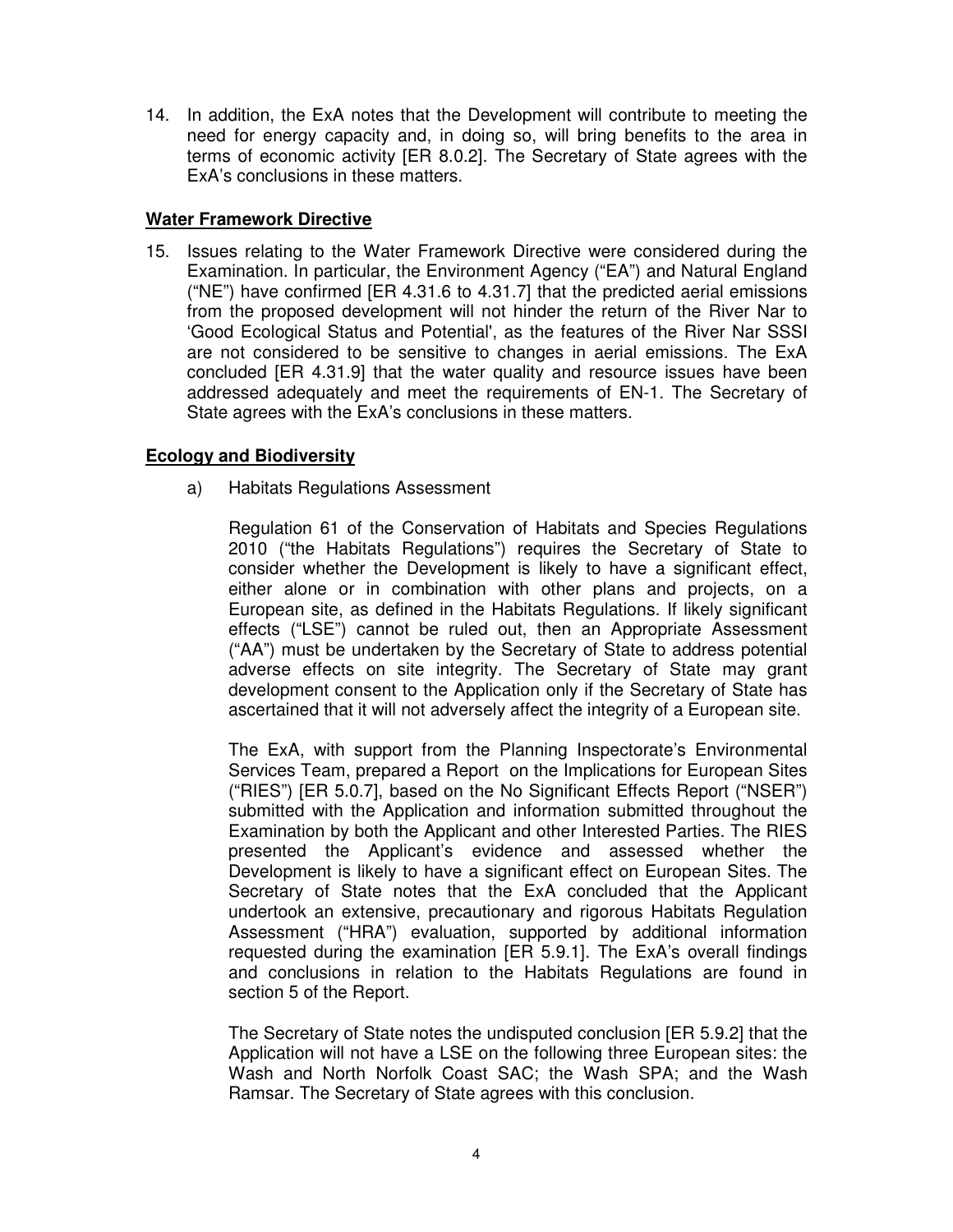The Secretary of State notes that the ExA identified three European sites for which LSE could not be ruled out (Roydon Common and Dersingham SAC, Roydon Common Ramsar site and Dersingham Bog Ramsar site) due to aerial emissions alone and in-combination with other plans and projects [ER 5.9.3].

 The Secretary of State also notes that as a result of the provision of the additional in-combination aerial emission information supplied by the Applicant, the ExA concluded [ER 5.9.5 and 5.9.6] that the conservation objectives of the Roydon Common and Dersingham Bog SAC, Roydon Common Ramsar site and Dersingham Bog Ramsar site will not be significantly affected by the Development as its predicted nitrogen and acid deposition will be so minute that it will not have any appreciable effect on their return to favourable conservation status, and there is sufficient evidence to conclude that the Development alone and in-combination would not have an adverse effect on their integrity.

 The Secretary of State has considered the RIES alongside the representations made by the statutory nature conservation body, NE and the EA. She notes that NE agreed with the Applicant throughout the examination that there would be no LSE on the interest features of the three sites identified by the ExA; Roydon Common and Dersingham SAC, Roydon Common Ramsar site and Dersingham Bog Ramsar site, either alone or in-combination with other plans or projects, due to aerial emissions [ER 5.4.19, 5.4.30, 5.4.31, 5.5.5].This is because the air quality assessment undertaken by the Applicant showed that the levels of pollutants (sulphur dioxide, nitrogen deposition and acid deposition) that the Development would contribute were insignificant compared with those from other sources, and that they made very little difference to the existing overall levels.

 This was based on advice and guidance from the EA and the air quality technical advisory group ("AQTAG"), which is made up of air quality experts from NE, the EA and Natural Resources Wales ("NRW"), which has developed screening criteria to identify whether a development would have a LSE. The predicted aerial emissions from the proposed Development fall below the threshold levels in the screening criteria, for LSE alone or in-combination with other plans and projects.

 The Secretary of State recognises that the ExA did not agree with this approach [ER 5.4.21, 5.5.11] and was of the view that the evidence presented in the examination did not allow the conclusion that there would be no LSE on Roydon Common and Dersingham Bog SAC, Roydon Common Ramsar and Dersingham Bog Ramsar, as a result of the aerial emissions from the Development alone and in-combination with the aerial emissions from other plans or projects in the vicinity. This was because even though the predicted aerial emissions from the Development are below the threshold, they would be contributing to air quality exceedances which are already occurring at these European sites, due to existing high levels of pollutants. The ExA was also concerned about the validity of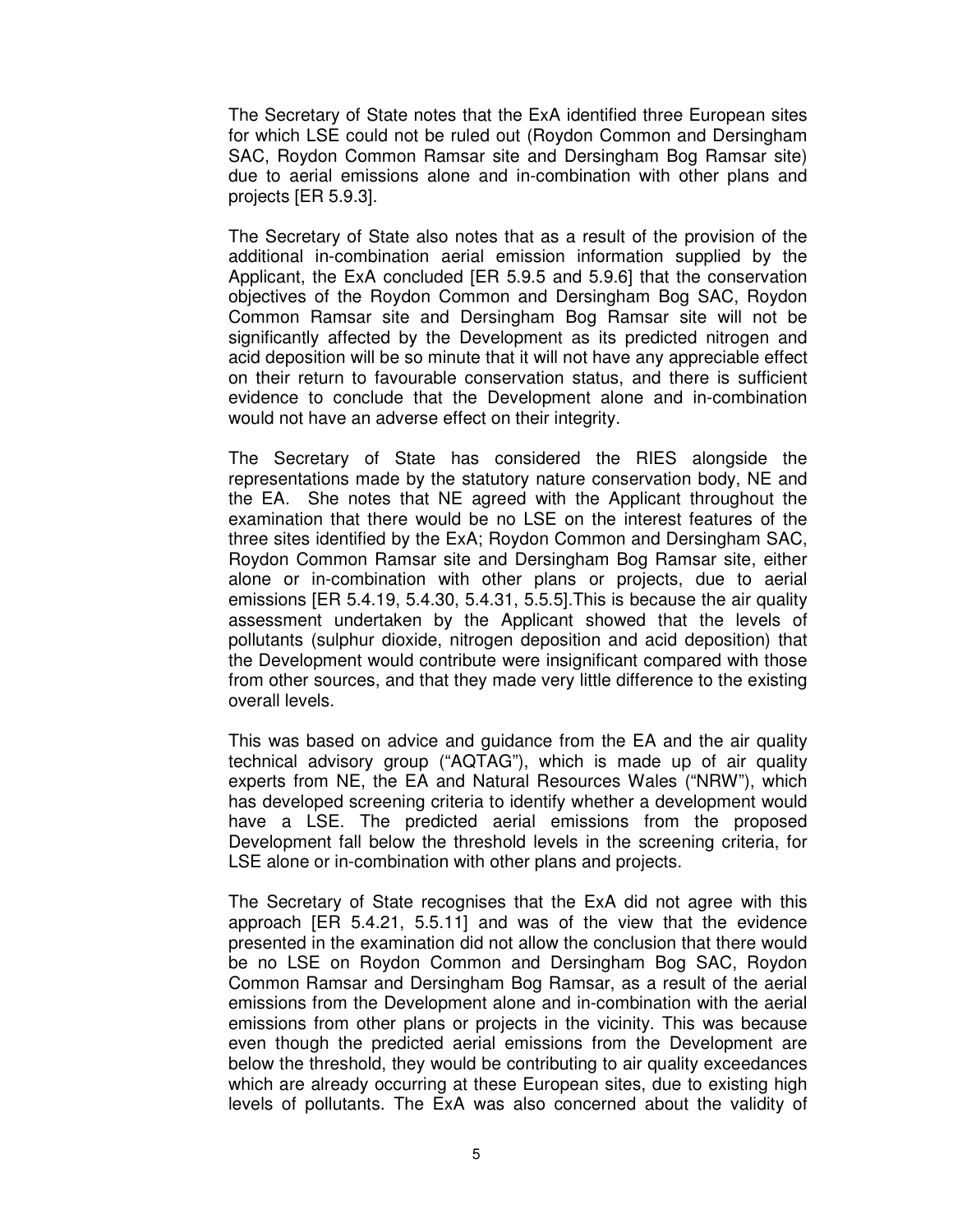using the EA and AQTAG guidance for considering development consent as it had been developed to be used to assess Environmental Permits.

 It is for the Secretary of State, as competent authority, to complete the AA. The Secretary of State has therefore considered the information provided in the RIES and other relevant documentation to consider whether adverse effects on the integrity of the Roydon and Dersingham SAC, Roydon Common Ramsar site and Dersingham Bog Ramsar site can be excluded.

 The three European sites are currently in unfavourable condition, and contain features which are sensitive to air quality. NE has stated that the existing large air quality exceedances will hinder the recovery of the features which the sites are designated for; however, these exceedances are "almost entirely due" to pollution originating from existing sources, and that the existing pollution alone is likely to result in a significant delay to the achieving of favourable conservation status [ER 5.7.15]. Any additional impacts resulting from the in combination contribution from the proposed Development and other proposed developments in the area would be insignificantly small by comparison to existing levels, and any additional delay to the recovery of the site would also be insignificantly small, and therefore could not be considered to constitute a likely significant effect [ER 5.7.18].

 The Secretary of State therefore concludes that adverse effect on the integrity of the Roydon and Dersingham SAC, Roydon Common Ramsar site and Dersingham Bog Ramsar site can be excluded.

b) Effects on other protected Sites and Species

 There are no European protected species affected by the Development as none have been recorded during the ecological surveys undertaken by the Applicant [ER 4.14.10]. NE concludes that the proposed Development is unlikely to affect any protected species within, or adjacent to the Development site, and the Secretary of State agrees with these conclusions.

## **Other Matters**

#### **Combined Heat and Power**

- 16. There is a requirement in EN-1 that thermal generation stations applied for under the 2008 Act should either include combined heat and power ("CHP") or contain evidence that opportunities for it have been explored.
- 17. The Secretary of State notes that the proposed Development is a CHP plant, and therefore the requirements set out in EN-1 have been met.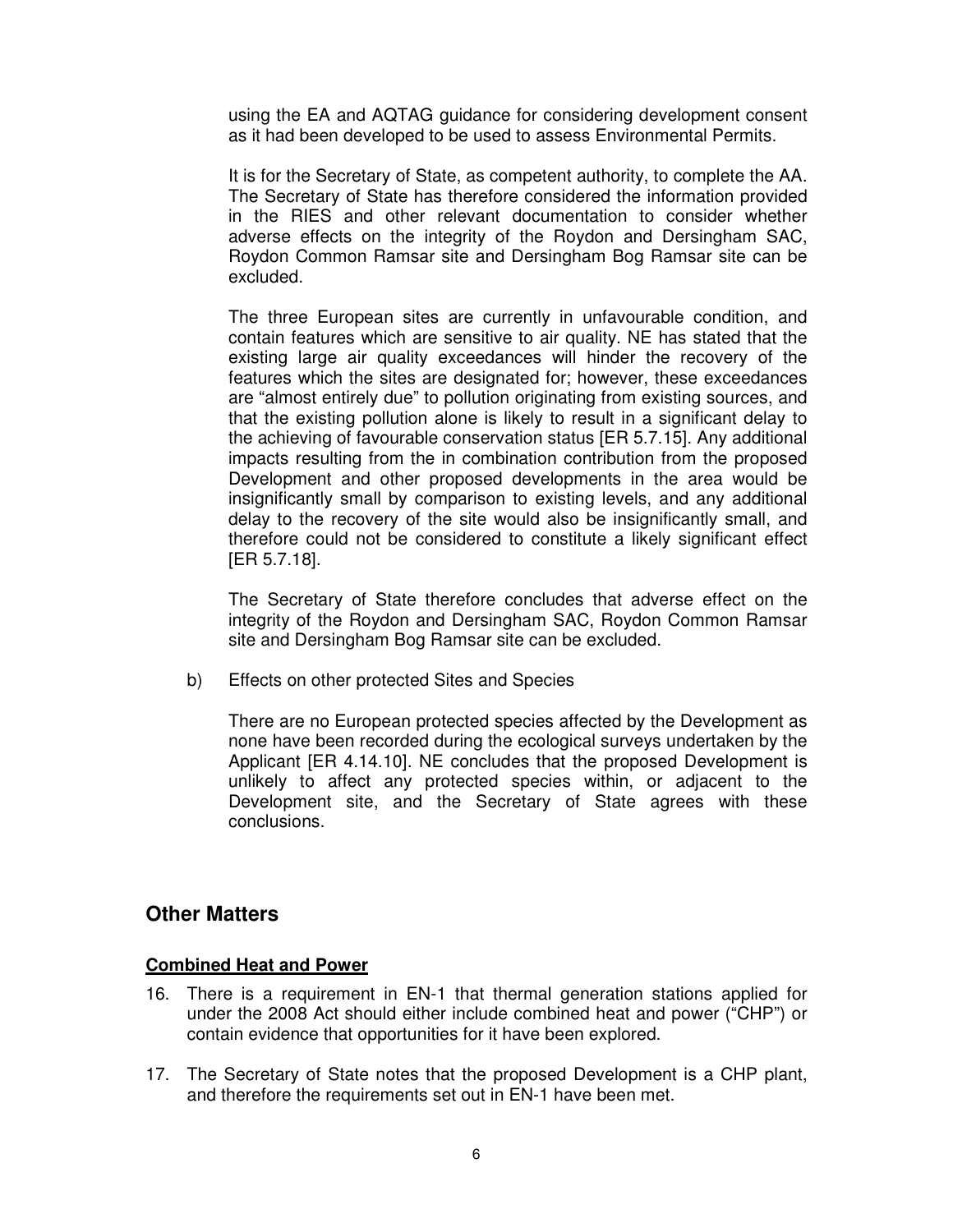## **Carbon Capture Readiness**

- 18. As set out in EN-1 and EN-2, all commercial scale fossil fuel generating stations with a capacity of 300MW or more have to be 'Carbon Capture Ready' ("CCR"). Applicants are required to demonstrate that their proposed development complies with guidance issued in November 2009<sup>1</sup> or any successor to it.
- 19. The Secretary of State confirms that the CCR requirements do not apply in this instance as the Development will operate at a capacity of a nominal gross electrical output of up to 60MW.

# **Gas Pipeline**

20. The Secretary of State notes that the Application does not seek consent for the construction and operation of gas connection infrastructure, and that the Applicant intends to obtain this separately through an application for planning permission under the Town and Country Planning Act 1990 to the Local Planning Authority, BCKLWN. The Secretary of State also notes that at the close of the examination, no planning permission had been submitted to BCKLWN. The Secretary of State has considered the signed Statement of Common Ground ("SoCG") agreed between the Applicant and BCKLWN, and notes that BCKLWN has confirmed that it saw no environmental impediments to the granting of planning permission [ER 4.11.3]. The Secretary of State has therefore concluded that there are no reasons to believe that planning permission for the gas connection would not be granted.

## **Environmental Permit**

21. The Secretary of State notes that in order for the Development to operate, a variation is required to the existing Environmental Permit ("EP") which was granted by the EA to the Applicant in 2009. The Secretary of State understands that the Applicant submitted an application for the variation of the EP to the EA which was accepted on 11 August 2015; and that this application remained undetermined at the close of the Examination. Taking into consideration the EA's representation confirming that it has not identified any issues which would preclude the granting of the EP, and because the EA did not raise any concerns with the Applicant's assessment of the impact of the Development's air emissions, the ExA concluded that there has not been any evidence presented that suggests that the granting of the EP would be withheld [ER 4.13.13]. The Secretary of State agrees with the ExA's conclusion that there is no reason to withhold development consent on this ground.

## **Civil and Military and Aviation and Defence Interests**

22. The Secretary of State notes that the ExA has considered the need for aviation obstacle lighting in relation to the representation made by the Civil Aviation Authority ("CAA"). The flue emissions stacks, at 80 metres, would be below the 150 metre-threshold for the statutory requirement for lighting of onshore obstacles covered by article 219 of the Air Navigation Order 2009. However,

 1 Carbon Capture Readiness A guidance note for Section 36 Applications URN09D/810 https://www.gov.uk/government/uploads/system/uploads/attachment\_data/file/43609/Carbon\_capture\_readiness\_-\_guidance.pdf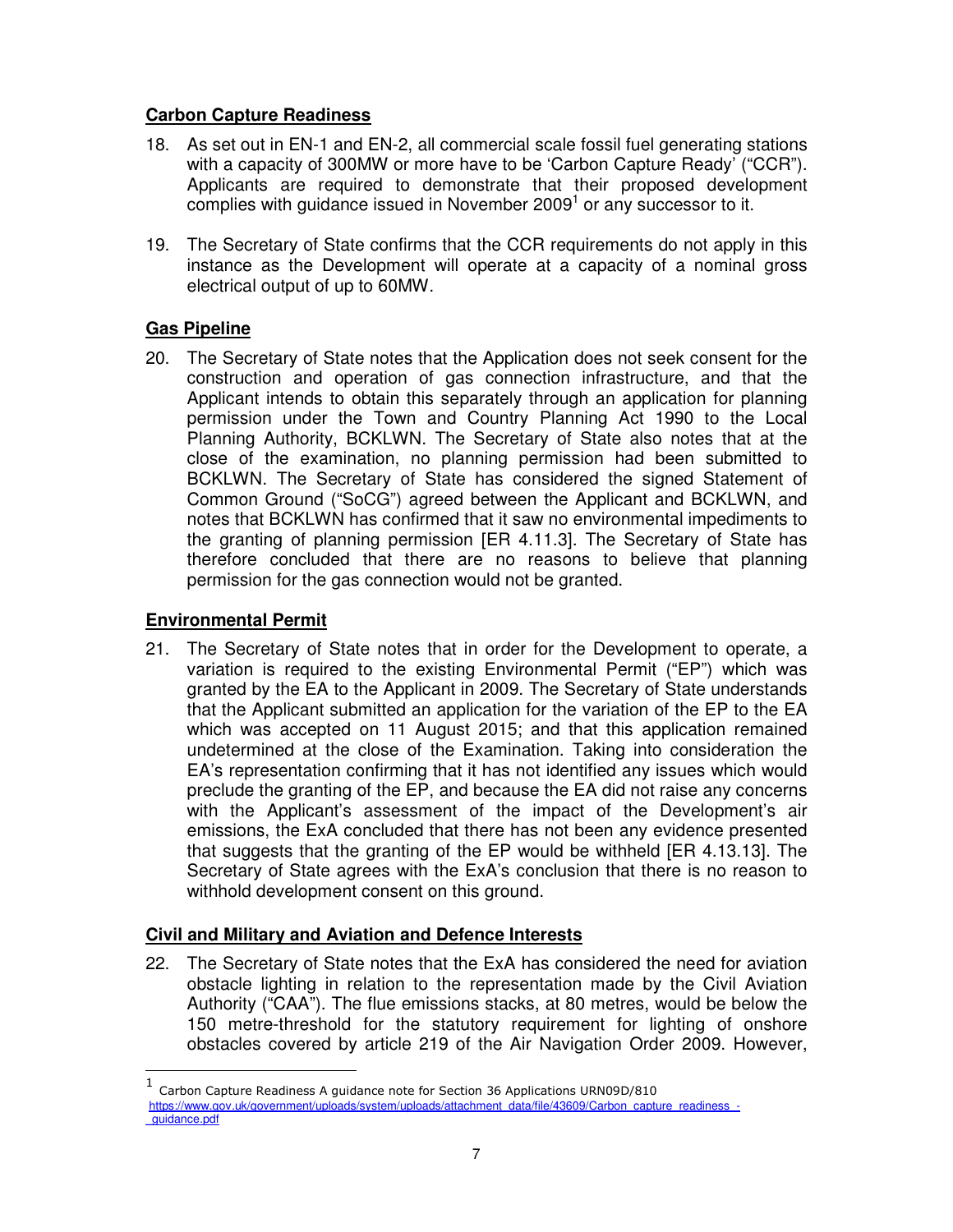given that the structure would be amongst the tallest in the immediate vicinity, the ExA has inserted paragraph (2) in Requirement 17 which necessitates that the main stack is fitted with aviation warning lighting [ER 4.15.5].

- 23. The Secretary of State also notes the consideration given by the ExA regarding the requirement for the flue emissions stacks to be promulgated and charted for aviation purposes, and that this is also addressed by Requirement 17 [ER 4.15.4].
- 24. The Secretary of State agrees with the ExA that civil and military aviation interests have been adequately assessed [ER 4.15.6].

### **Transboundary Impacts**

25. A screening exercise for transboundary impacts was undertaken by the Secretary of State for Communities and Local Government ("SoSCLG") for the purposes of regulation 24 of the 2009 Regulations. SoSCLG applied the precautionary approach set out in the Planning Inspectorate's "Advice Note 12: Transboundary Impacts Consultation", and took the view that the Development was not likely to have a significant effect on the environment of another EEA state. The Secretary of State agrees with this assessment.

# **General Considerations**

### **Equality Act 2010**

26. The Equality Act 2010 includes a public sector "general equality duty". This requires public authorities to have due regard in the exercise of their functions to the need to eliminate unlawful discrimination, harassment and victimisation and any other conduct prohibited under the Act; advance equality of opportunity between people who share a protected characteristic and those who do not; and foster good relations between people who share a protected characteristic and those who do not in respect of the following "protected characteristics": age; gender; gender reassignment; disability; marriage and civil partnerships<sup>2</sup>; pregnancy and maternity; religion and belief; and race. This Secretary of State is satisfied that there is no evidence of any harm, lack of respect for equalities, or disregard to equality issues in relation to this Application.

### **Human Rights Act 1998**

27. The Order does not contain any provisions for compulsory purchase. The Secretary of State therefore considers that the grant of development consent does not engage the rights protected by the Human Rights Act 1998.

## **Natural Environment and Rural Communities Act 2006**

28. The Secretary of State, in accordance with the duty in section 40(1) of the Natural Environment and Rural Communities Act 2006, has to have regard to the purpose of conserving biodiversity, and in particular to the United Nations

 2 In respect of the first statutory objective (eliminating unlawful discrimination etc.) only.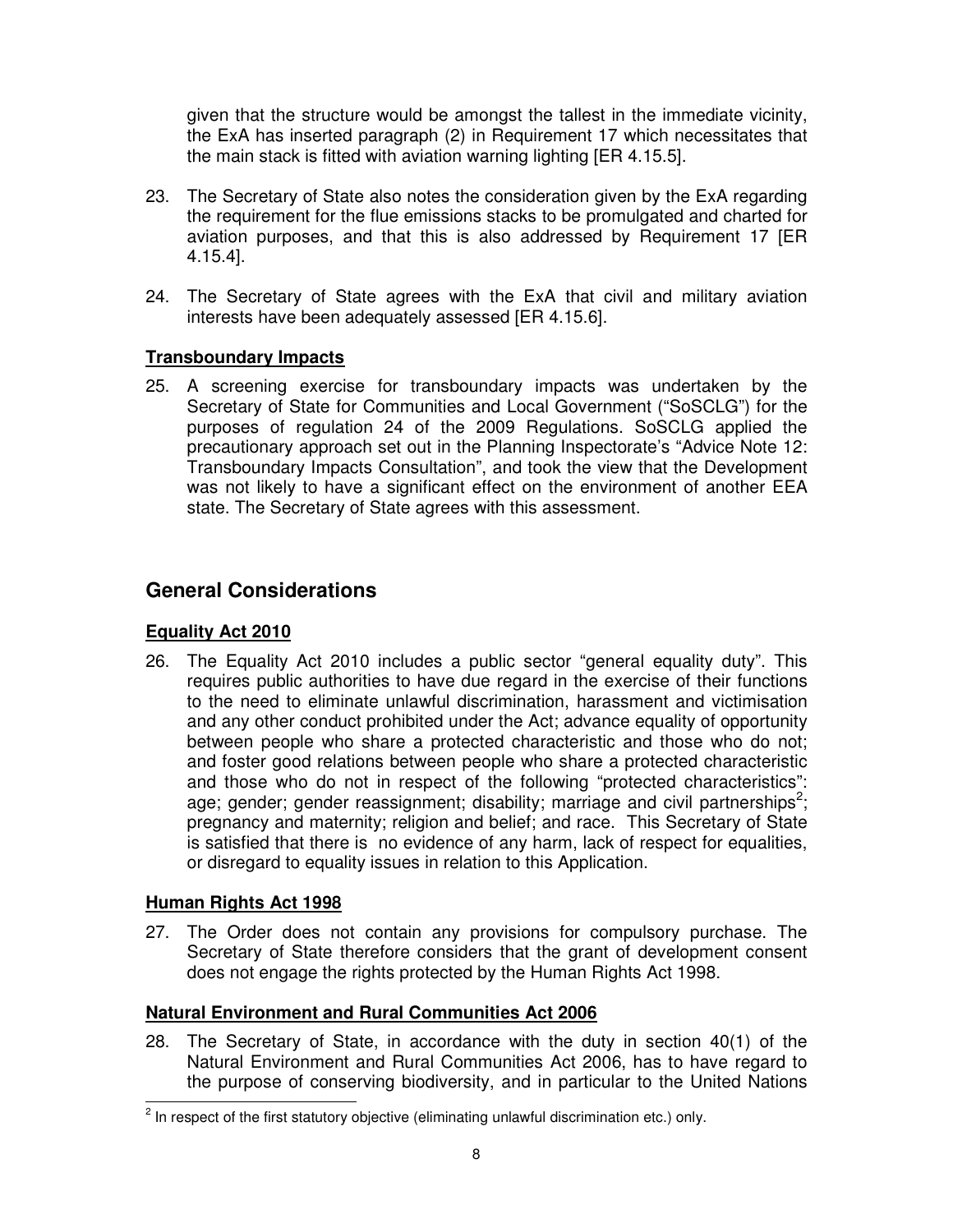Environmental Programme Convention on Biological Diversity of 1992, when granting development consent. The Secretary of State is of the view that the Report considers biodiversity sufficiently to accord with this duty.

## **Secretary of State's conclusions and decision**

- 29. For the reasons given in this letter, the Secretary of State considers that there is a compelling case for authorising the Application, given the national need for the proposed Development and that the potential adverse local impacts of the Development do not outweigh the benefits of the scheme.
- 30. The Secretary of State notes that in addition to the Order, the Development would need an EP from the EA to ensure further protection for the environment by regulating emissions from the power plant during its operation. The Secretary of State notes that the Applicant will not be able to operate the power plant until EA are satisfied that stringent environmental conditions are met and that appropriate monitoring of environmental impacts will be required in the event that operation of the power plant does take place. The Secretary of State further notes that the Applicant submitted an application to the EA which was accepted on 11 August 2015. She also notes that the EA confirmed during the Examination that they were not aware of anything that would preclude the granting of an EP for the Development.
- 31. The Secretary of State has therefore decided to accept the ExA's recommendation in paragraph 8.1.1 of the Report to make the Order granting development consent and to impose the requirements recommended by the ExA, but subject to the modifications described below.

# **Modifications to the Order**

- 32. The Secretary of State has decided to make modifications to the Order recommended to her by the ExA. The key modifications are set out below:
	- a. The Secretary of State has added a provision (see paragraph (2) of article 6) authorising Palm Power Limited, a subsidiary of the Applicant, to operate the generating station in order to reflect the Applicant's stated intention in its Explanatory Memorandum. The Secretary of State has consequently removed "Palm Power Limited" from the definition of "undertaker" in article 2(1), as this is no longer necessary solely to provide the authorisation now provided by article 6(2).
	- b. The Secretary of State has replaced "including" with "comprising" in paragraph 2 of Schedule 1 to provide certainty as to the development for which consent is being granted.
	- c. The Secretary of State has added the "design and access statement" to the list of documents in Requirement 4 of Schedule 2 in accordance with which the development must be carried out.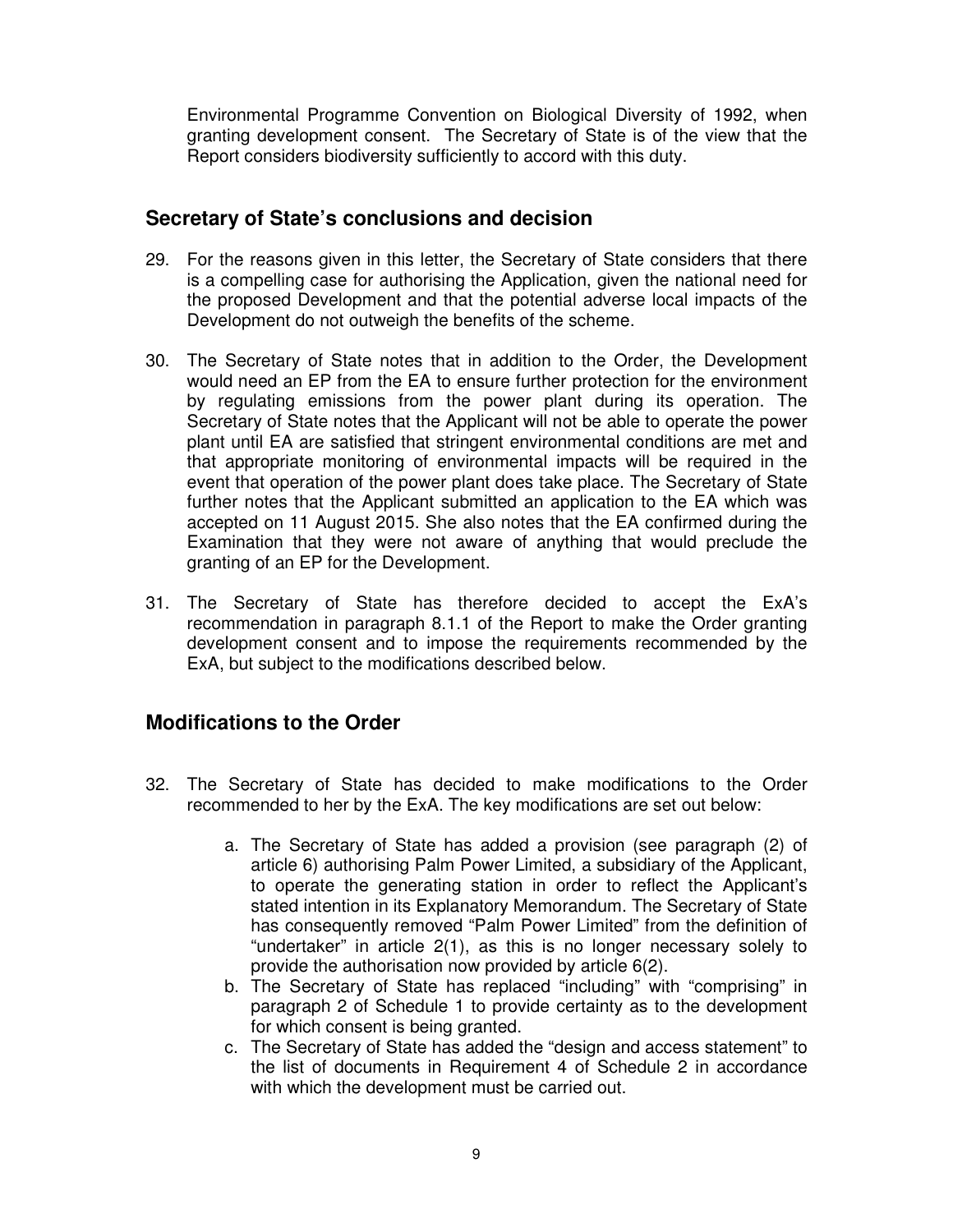- d. The Secretary of State has included all provisions relating to the height of the development (previously included in article 3(2) and the table in Part 2 of Schedule 1 to the draft Order recommended by the ExA) in Requirement 19 of Schedule 2. Requirement 19 also makes it clear that the heights set out in the table are maxima.
- 33. In addition to the above, the Secretary of State has made various changes to the draft Order which do not materially alter its effect, including changes to conform with the current practice for statutory instruments (for example, modernisation of language); the removal of unnecessary material; changes in the interests of clarity and consistency; and changes to ensure that the Order has the intended effect.

### **Challenge to decision**

34. The circumstances in which the Secretary of State`s decision may be challenged are set out in the note attached in the Annex to this letter.

### **Publicity for decision**

35. The Secretary of State`s decision on this application is being publicised as required by section 116 of the 2008 Act and regulation 23 of the 2009 Regulations.

Yours sincerely

GILES SCOTT

Head, National Infrastructure Consents and Coal Liabilities